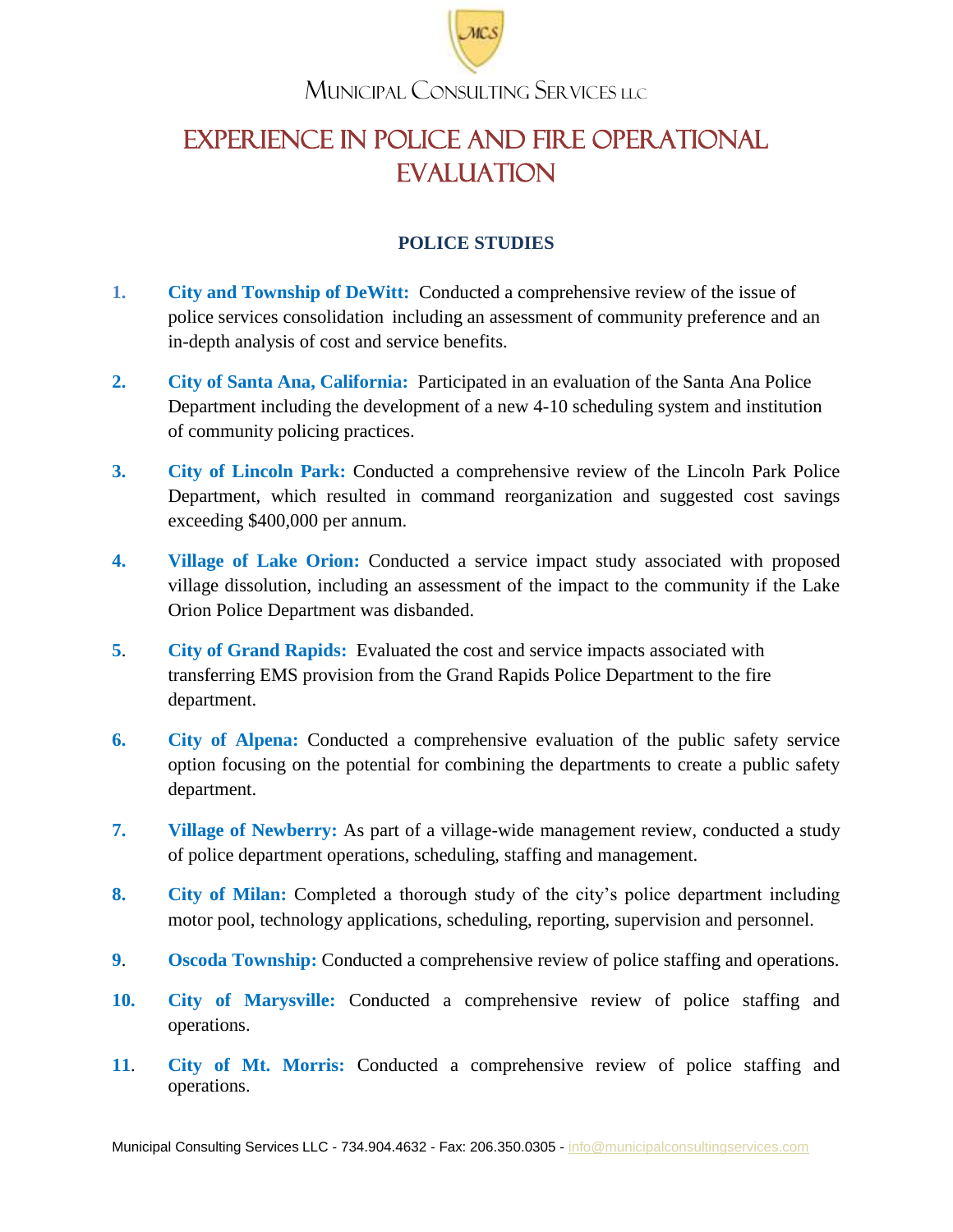- **12**. **City of Sturgis:** Conducted a comprehensive review of police staffing and operations.
- **13**. **City of Wyandotte:** Conducted a comprehensive review of police staffing and operations.
- **14. Village of Berrien Springs:** Evaluated the potential cost of establishing a Village police department as an alternative to the existing multi-jurisdictional police authority.
- **15. City of Bangor:** Conducted a comprehensive review of police staffing and operations as opposed to contracting with the county to provide police services.
- **16. City of Madison Heights:** Conducted an assessment of police scheduling overtime occurrence.
- **17. City of Saugatuck:** Conducted an assessment of police staffing and operations.
- **18.** City of Monroe: Evaluated the police department as part of a city-wide study.
- **19. City of Rochester:** Conducted an in-depth evaluation of all aspects of police department operations.
- **20. City of Northville:** Evaluated all police department operations as part of a city-wide study.
- **21. City of Woodhaven:** Evaluated police organization and command.
- **22. Village of Paw Paw:** Conducted a comprehensive review of police staffing and operations.
- **23. Shelby Township:** Conducted a comprehensive review of police staffing and operations.
- **24. City of Covington, LA:** Conducted a comprehensive review of police staffing and operations.

#### **FIRE AND EMERGENCY MEDICAL STUDIES**

- **1**. **City of Grand Rapids:** Conducted a comprehensive review of fire department and firefighter work scope.
- **2. Village of Romeo:** Conducted a review of fire operations and the impact of the proposed upgrade of emergency medical services to paramedic transport.
- **3. City of Leslie:** Conducted a comprehensive review of all fire department operations.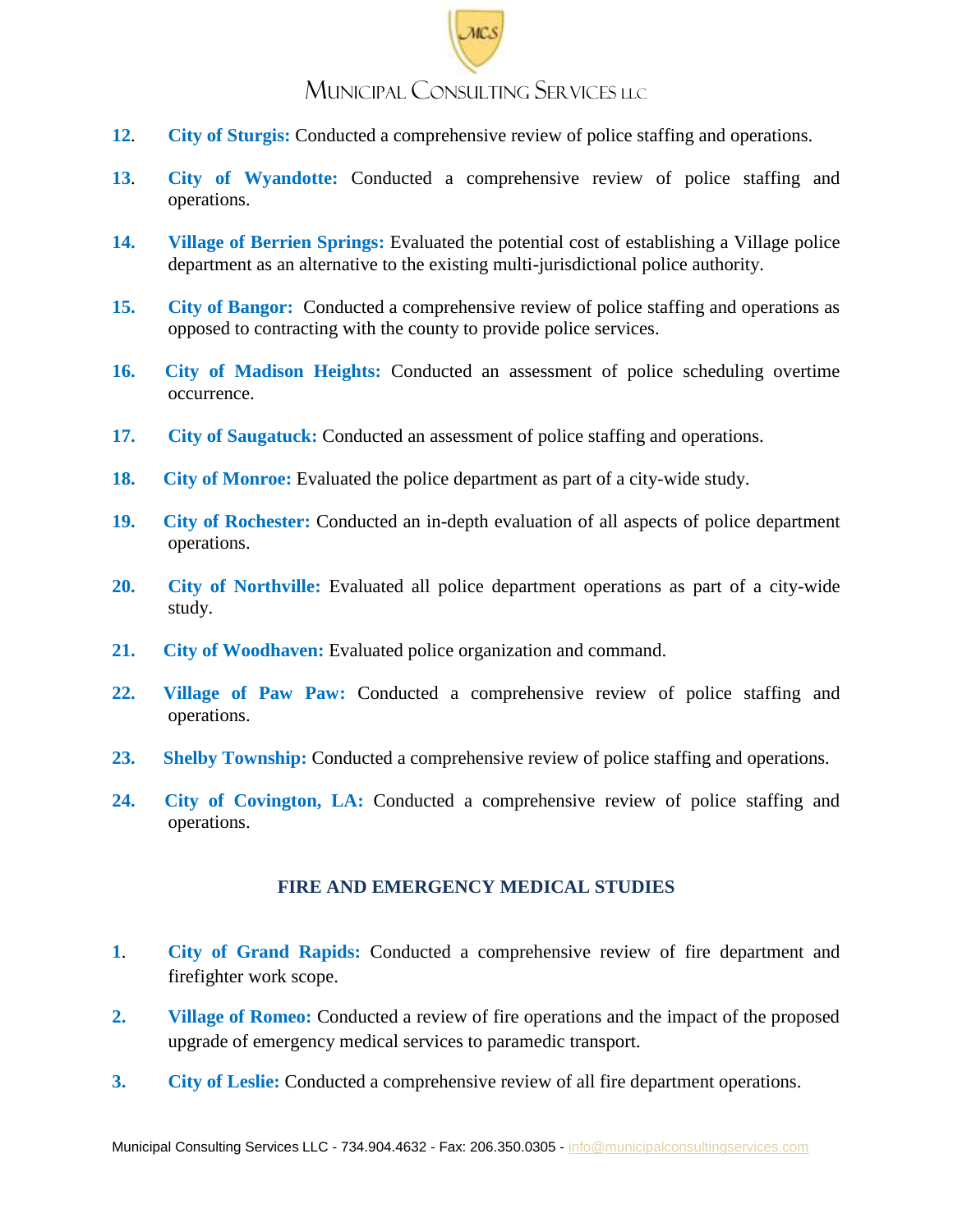- **4. City of Lincoln Park:** Conducted a comprehensive review of all fire department operations.
- **5. Chelsea Fire Authority:** Conducted a fire department operational review and developed a ten-year business plan for fire service growth. More recently, facilitated the search process for a new Fire Chief.
- **6. Charter Township of Brownstown:** Conducted a review of fire department operations and developed a staffing plan for conversion to a partial full-time department.
- **7. Charter Township of DeWitt:** Evaluated fire apparatus needs and developed related a ten-year capital plan.
- **8. City of Alpena:** Developed a cost-allocation model for dividing fire department costs between fire and emergency medical, and used this information to develop a cost for county-wide ambulance provision.
- **9. Grand Blanc Fire Authority:** Conducted an analysis focusing on conversion to a partial full-time fire operation with various emergency medical options.
- **10. City of Madison Heights:** Conducted an assessment of fire scheduling and overtime occurrence.
- **11. Alpena Township and City:** Evaluated the feasibility of fire services consolidation.
- **12. Davison-Richfield Fire Authority:** Conducted an operational evaluation focusing on future staffing and facility needs.
- **13**.**City of Monroe:** Evaluated the fire department as part of a city-wide study.
- **14.****Swartz Creek Area Fire and Rescue:** Evaluated all fire department operations.
- **15**.**City of St. Johns:** Evaluated the potential for fire services consolidation.
- **16.****City of Midland:** Evaluated operations and developed a model for future fire department growth.
- **17.****Texas Township:** Evaluated all fire department operations and options for upgrading twenty-four hour staffing.
- **18. City of Northville:** Evaluated fire department operations and as part of a city-wide study.
- **19. Shelby Charter Township:** Evaluated all fire department operations.
- **20. Mundy Charter Township:** Evaluated all fire department operations.